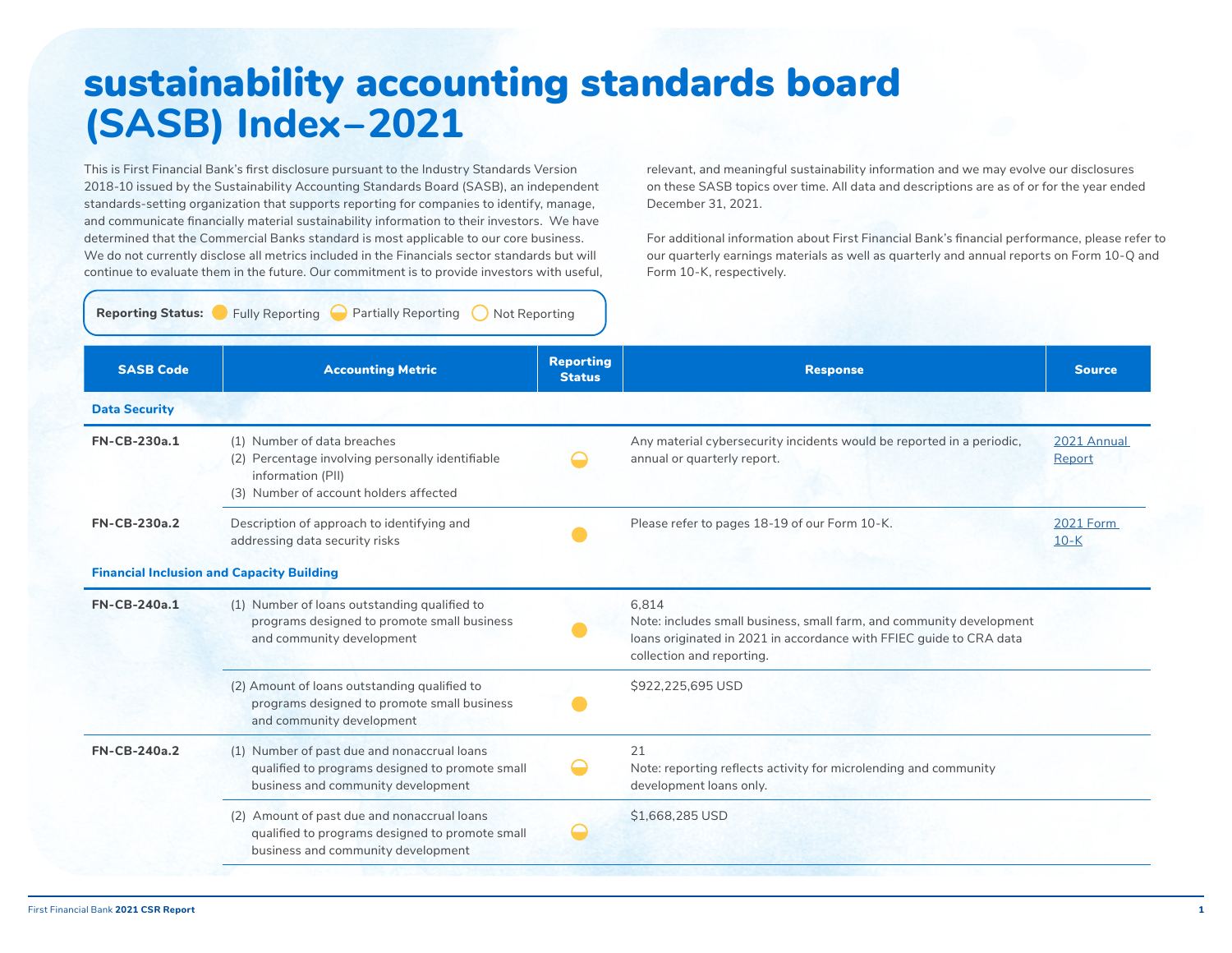**(SASB)** Index **Reporting Status:**  $\bullet$  Fully Reporting  $\bullet$  Partially Reporting  $\bullet$  Not Reporting

| <b>SASB Code</b>       | <b>Accounting Metric</b>                                                                                                                                                                                                                              | <b>Reporting</b><br><b>Status</b> | <b>Response</b>                                                                                                                                                                                                                                                                                                                                                                                    | <b>Source</b>               |
|------------------------|-------------------------------------------------------------------------------------------------------------------------------------------------------------------------------------------------------------------------------------------------------|-----------------------------------|----------------------------------------------------------------------------------------------------------------------------------------------------------------------------------------------------------------------------------------------------------------------------------------------------------------------------------------------------------------------------------------------------|-----------------------------|
| <b>FN-CB-240a.3</b>    | Number of no-cost retail checking accounts provided<br>to previously unbanked or underbanked customers                                                                                                                                                |                                   | 3.689                                                                                                                                                                                                                                                                                                                                                                                              |                             |
|                        |                                                                                                                                                                                                                                                       |                                   | First Financial offers two programs designed to assist unbanked and<br>underbanked clients save for an objective:                                                                                                                                                                                                                                                                                  |                             |
|                        |                                                                                                                                                                                                                                                       |                                   | 1. Individual Development Accounts (personal finance, home repair/<br>purchase, higher education, small business) = 1254 accounts<br>2. First Paired Savings (car purchase and job related expenses) = 2425<br>accounts                                                                                                                                                                            |                             |
|                        |                                                                                                                                                                                                                                                       |                                   | First Financial Bank also offers two low cost checking accounts that<br>are also Bank On certified (No Worry and No Worry Rebuild). These<br>two accounts are particularly focused on unbanked and underbanked<br>clients and designed to prevent the accumulation of overdraft fees by<br>not allowing overdrafts to occur. As of 12/31 First financial had a total<br>of 12.171 client accounts. |                             |
| <b>FN-CB-240a.4</b>    | Number of participants in financial literacy initiatives<br>for unbanked, underbanked, or underserved<br>customers                                                                                                                                    |                                   | 14,987                                                                                                                                                                                                                                                                                                                                                                                             | <b>CSR/ESG</b><br>Report    |
|                        | <b>Incorporation of Environmental, Social, and Governance Factors in Credit Analysis</b>                                                                                                                                                              |                                   |                                                                                                                                                                                                                                                                                                                                                                                                    |                             |
| <b>FN-CB-410a.1</b>    | Commercial and industrial credit exposure,<br>by industry                                                                                                                                                                                             |                                   | Please refer to page 28 of our Q4 Investor Presentation.                                                                                                                                                                                                                                                                                                                                           | Q4 Investor<br>Presentation |
| <b>FN-CB-410a.2</b>    | Description of approach to incorporation of<br>environmental, social, and governance (ESG) factors<br>in credit analysis                                                                                                                              |                                   | Not disclosed                                                                                                                                                                                                                                                                                                                                                                                      |                             |
| <b>Business Ethics</b> |                                                                                                                                                                                                                                                       |                                   |                                                                                                                                                                                                                                                                                                                                                                                                    |                             |
| <b>FN-CB-510a.1</b>    | Total amount of monetary losses as a result of<br>legal proceedings associated with fraud, insider<br>trading, anti-trust, anti-competitive behavior, market<br>manipulation, malpractice, or other related financial<br>industry laws or regulations |                                   | <b>SO USD</b>                                                                                                                                                                                                                                                                                                                                                                                      |                             |
| <b>FN-CB-510a.2</b>    | Description of whistleblower policies and procedures                                                                                                                                                                                                  |                                   | Please refer to page 31 of our CSR/ESG Report                                                                                                                                                                                                                                                                                                                                                      | <b>CSR/ESG</b><br>Report    |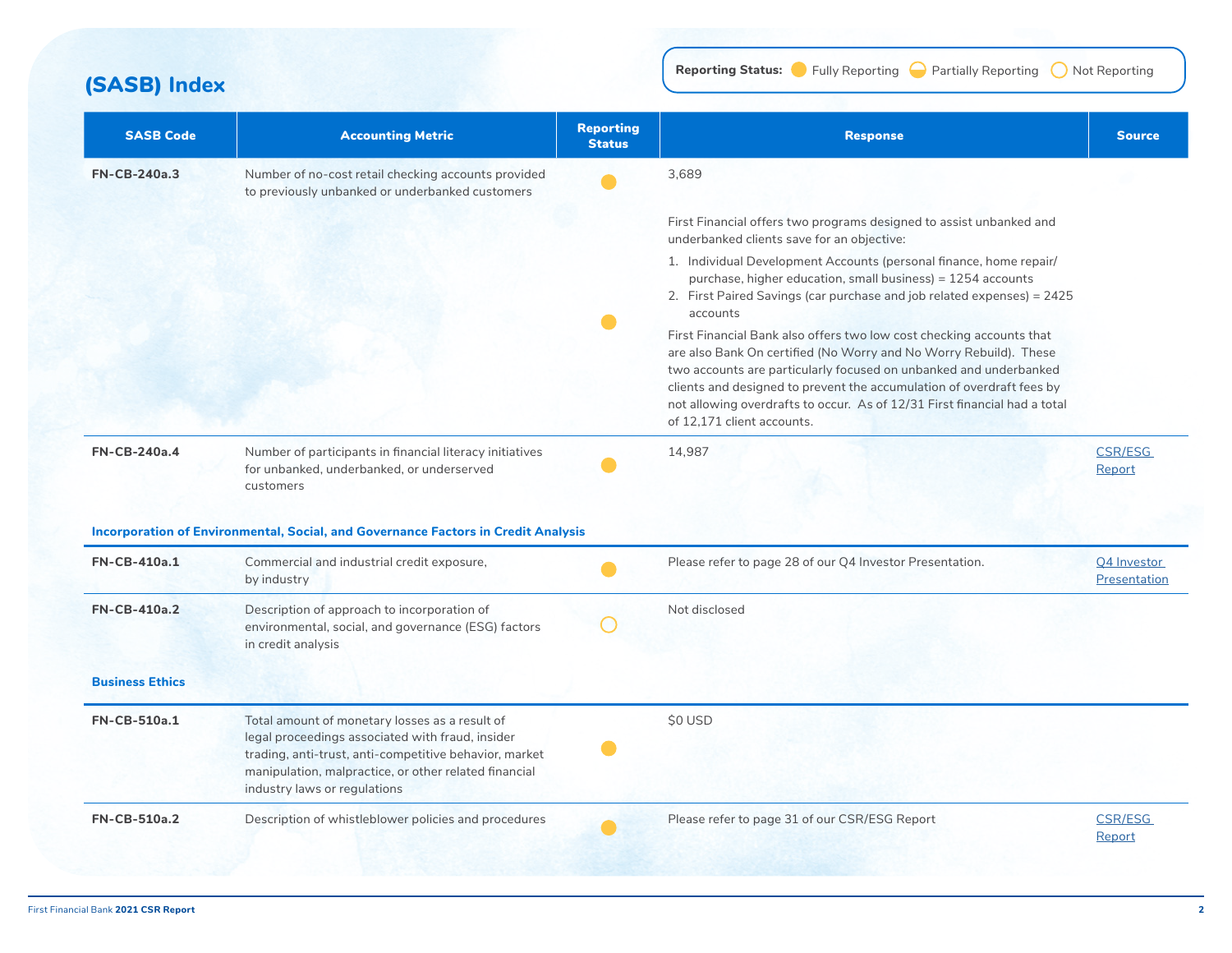**(SASB)** Index **Reporting Status:**  $\bullet$  Fully Reporting  $\bullet$  Partially Reporting  $\bullet$  Not Reporting

| <b>SASB Code</b>                | <b>Accounting Metric</b>                                                                                                                                                                       | <b>Reporting</b><br><b>Status</b> | <b>Response</b>                                                                                                                                                                                                                                                                                                                                                                    | <b>Source</b>              |
|---------------------------------|------------------------------------------------------------------------------------------------------------------------------------------------------------------------------------------------|-----------------------------------|------------------------------------------------------------------------------------------------------------------------------------------------------------------------------------------------------------------------------------------------------------------------------------------------------------------------------------------------------------------------------------|----------------------------|
| <b>Systemic Risk Management</b> |                                                                                                                                                                                                |                                   |                                                                                                                                                                                                                                                                                                                                                                                    |                            |
| FN-CB-550a.1                    | Global Systemically Important Bank (G-SIB) score, by<br>category                                                                                                                               |                                   | According to the Basel Committee on Banking Supervision's assessment<br>methodology, First Financial Bank is not considered to be a Global<br>Systemically Important Bank (G-SIB) and, accordingly, does not have a<br>G-SIB score.                                                                                                                                                |                            |
| <b>FN-CB-550a.2</b>             | Description of approach to incorporate of results of<br>mandatory and voluntary stress tests into capital<br>adequacy planning, long-term corporate strategy,<br>and other business activities |                                   | Please refer to page 31 of our CSR/ESG Report                                                                                                                                                                                                                                                                                                                                      | <b>CSR/ESG</b><br>Report   |
| <b>FN-CB-000.A</b>              | (1) Number and (2) value of checking and savings<br>accounts by segment: (a) personal and (b) small<br>business                                                                                |                                   | (a) Personal<br>(1) 386,302 (checking 255,426; savings 130,876)<br>(2) \$5.1 Billion USD (checking \$2.539 billion; savings \$2.591 billion)<br>(b) Small business, relations through financial center channel under<br>\$5 million in annual revenues<br>(1) 43,308 (checking 39,621; savings 3,687)<br>(2) \$1.6 Billion USD (checking \$1.337 billion; savings \$0.303 billion) |                            |
| <b>FN-CB-000.B</b>              | (1) Number and (2) value of loans by segment: (a)<br>personal, (b) small business, and (c) corporate                                                                                           |                                   | (a) Personal<br>(1) Not Disclosed<br>(2) Refer to pg. 164 of the 2021 Form 10-K for disclosure of loans<br>and leases (Loan and Lease Portfolio table)<br>(b) Small business, relations through financial center channel under<br>\$5 million in annual revenues<br>$(1)$ 4,981<br>(2) \$294,109,155 USD<br>(c) Corporate<br>(1) 5,012<br>(2) \$6,109,064,541 USD                  | <b>2021 Form</b><br>$10-K$ |
|                                 |                                                                                                                                                                                                |                                   |                                                                                                                                                                                                                                                                                                                                                                                    |                            |